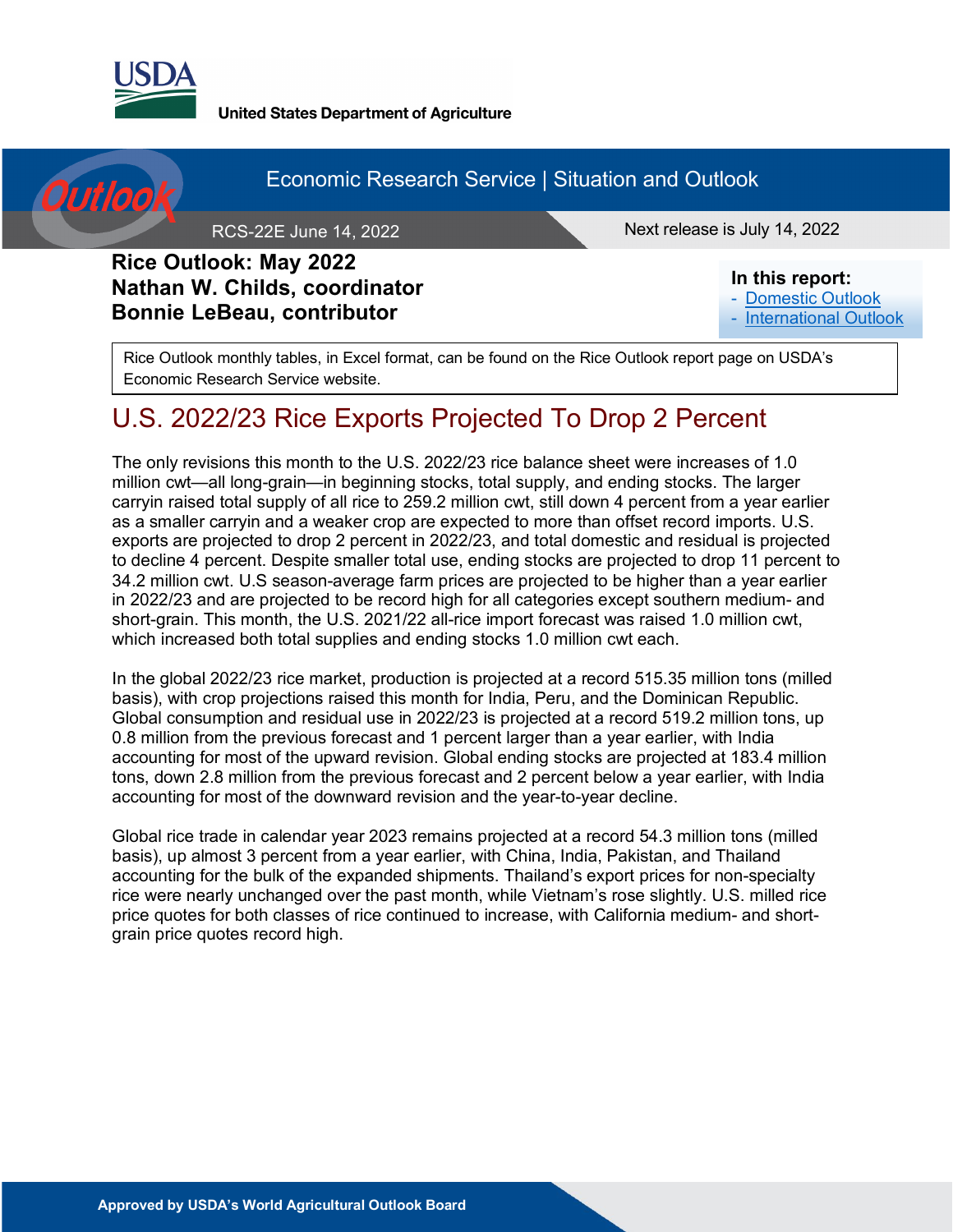#### Figure 1 **U.S. rice imports in 2022/23 projected record high**



Cwt = Hundredweight. 2021/22 and 2022/23 are forecasts. 1/ Does not include seed use.

Source: USDA, Economic Research Service, *Rice Yearbook* dataset 1985/86- 2019/20; USDA, World Agricultural Outlook Board, *World Agricultural Supply and Demand Estimates,* 2020/21–2022/23*.*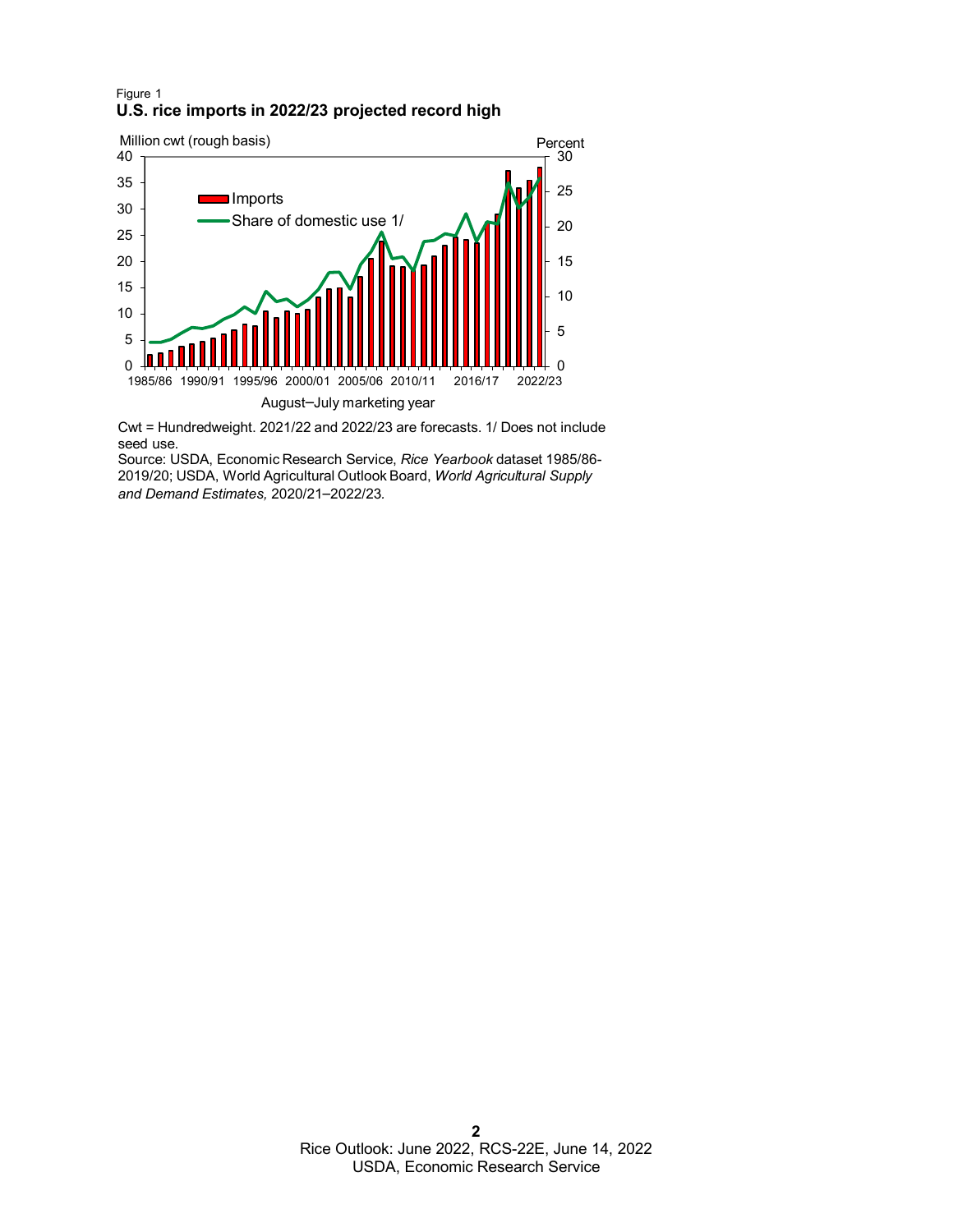| Table A - U.S. all-rice supply and use at a glance, 2021/22 and 2022/23 |                |                 |                                              |                                                                                                                                                                             |                |                 |                                                 |                                                                                                                                                          |  |  |
|-------------------------------------------------------------------------|----------------|-----------------|----------------------------------------------|-----------------------------------------------------------------------------------------------------------------------------------------------------------------------------|----------------|-----------------|-------------------------------------------------|----------------------------------------------------------------------------------------------------------------------------------------------------------|--|--|
| <b>Balance</b><br>sheet item                                            | 2021/22<br>May | 2021/22<br>June | 2021/22<br>Changes from<br>previous<br>month | 2021/22<br>Comments and<br>analysis                                                                                                                                         | 2022/23<br>May | 2022/23<br>June | 2022/23<br><b>Changes from</b><br>previous year | 2022/23 Comments and analysis                                                                                                                            |  |  |
| <b>Supply</b>                                                           |                |                 |                                              |                                                                                                                                                                             |                |                 |                                                 | August-July marketing year                                                                                                                               |  |  |
| <b>Beginning</b><br>stocks                                              | 43.7           | 43.7            | 0.0                                          |                                                                                                                                                                             | 37.5           | 38.5            | $-5.2$                                          | Tighter supply situation in 2021/22.                                                                                                                     |  |  |
| Production                                                              | 191.8          | 191.8           | 0.0                                          |                                                                                                                                                                             | 182.7          | 182.7           | $-9.1$                                          | Smaller plantings, especially in<br>California, and a slightly lower<br>projected U.S. yield.                                                            |  |  |
| Imports                                                                 | 34.5           | 35.5            | 1.0                                          | Stronger imports<br>of Thai jasmine<br>rice.                                                                                                                                | 38.0           | 38.0            |                                                 | Continued growth in imports of Asian<br>aromatic rice and record imports of<br>medium- and short-grain rice due<br>2.5 argely to the California drought. |  |  |
| <b>Total Supply</b>                                                     | 270.0          | 271.0           | 1.0                                          | A higher import<br>forecast.                                                                                                                                                | 258.2          | 259.2           |                                                 | Smaller carryin and a weaker crop<br>more than offset expected record<br>$-11.8$ imports.                                                                |  |  |
| <b>Demand</b>                                                           |                |                 |                                              |                                                                                                                                                                             |                |                 |                                                 | August-July marketing year                                                                                                                               |  |  |
| <b>Domestic</b><br>and<br>residual<br>use                               | 147.5          | 148.5           | 1.0                                          | Stronger imports<br>indicate higher<br>use.                                                                                                                                 | 143.0          | 143.0           | $-5.5$                                          | Smaller supplies imply smaller<br>domestic and residual use.                                                                                             |  |  |
| <b>Exports</b>                                                          | 85             | 84              | $-1.0$                                       | Weaker<br>shipments of long-<br>grain rough rice.                                                                                                                           | 82.0           | 82.0            |                                                 | Smaller U.S. supplies, higher<br>expected U.S. prices, stronger<br>-2.0 competition.                                                                     |  |  |
| Rough                                                                   | 33             | 32              | $-1.0$                                       | Weaker<br>shipments to<br>Latin America.                                                                                                                                    | 34.0           | 34.0            | 2.0                                             | Expect expanded long-grain<br>shipments to Latin American<br>markets.                                                                                    |  |  |
| Milled                                                                  | 52             | 52              | 0.0                                          |                                                                                                                                                                             | 48.0           | 48.0            | $-4.0$                                          | Big reduction in medium- and short-<br>grain exports due to an extremely<br>weak expected California harvest.                                            |  |  |
| <b>Total use</b>                                                        | 232.5          | 232.5           | 0.0                                          |                                                                                                                                                                             | 225.0          | 225.0           | $-7.5$                                          | Weaker domestic and residual use<br>and smaller exports.                                                                                                 |  |  |
| Ending<br>stocks                                                        | 37.472         | 38.472          | 1.0                                          | Larger supplies<br>and unchanged<br>total use.                                                                                                                              | 33.2           | 34.2            | $-4.3$                                          | Supply contraction exceeds<br>reduction in total use.                                                                                                    |  |  |
| <b>Price</b>                                                            |                |                 |                                              |                                                                                                                                                                             |                |                 |                                                 | August-July marketing year                                                                                                                               |  |  |
| Season-<br>average<br>farm price                                        | 15.70          | 15.90           |                                              | Higher projected<br>prices for<br>medium- and<br>$0.20$ short-grain rice.<br>Source: USDA, World Agricultural Qutlook Board, World Agricultural Supply and Demand Estimates | 17.80          | 17.80           | 1.90                                            | Smaller U.S. supplies.                                                                                                                                   |  |  |

Source: USDA, World Agricultural Outlook Board, *World Agricultural Supply and Demand Estimates* .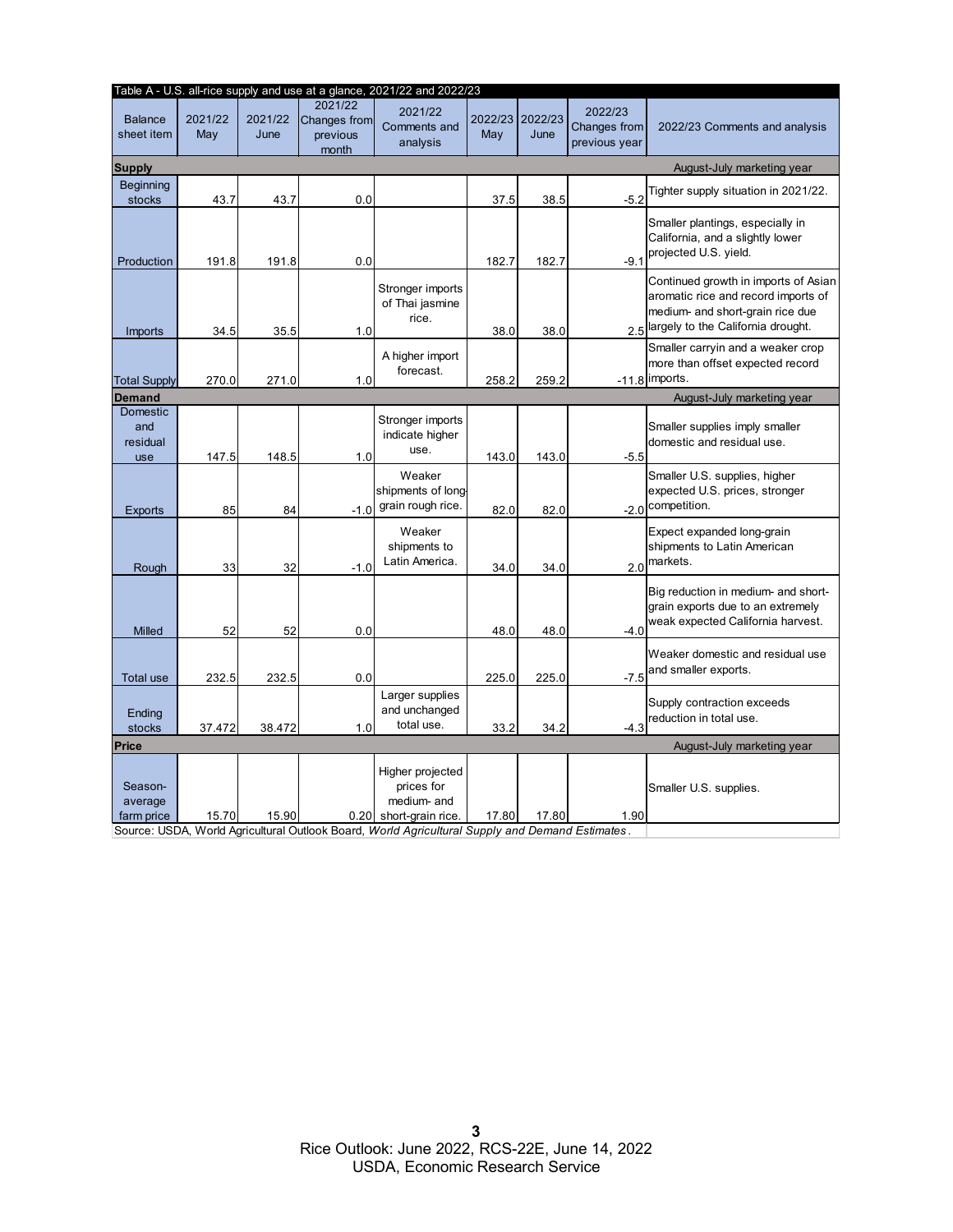|                            |         |         |                          | Table B - U.S. rice supply and use at a glance, by class, 2021/22 and 2022/23                             |         |         |                       |                                                                                                |
|----------------------------|---------|---------|--------------------------|-----------------------------------------------------------------------------------------------------------|---------|---------|-----------------------|------------------------------------------------------------------------------------------------|
|                            |         |         | 2021/22                  |                                                                                                           |         |         | 2022/23               |                                                                                                |
| <b>Balance</b>             | 2021/22 | 2021/22 | Changes from<br>previous | 2021/22 Comments                                                                                          | 2022/23 | 2022/23 | Changes               | 2022/23 Comments and analysis                                                                  |
| sheet item                 | May     | June    | month                    | and analysis                                                                                              | May     | June    | from previous<br>year |                                                                                                |
| LONG-GRAIN                 |         |         |                          |                                                                                                           |         |         |                       |                                                                                                |
| <b>Supply</b>              |         |         |                          |                                                                                                           |         |         |                       | August-July marketing year                                                                     |
| Beginning                  |         |         |                          |                                                                                                           |         |         |                       | A tighter supply situation in 2021/22.                                                         |
| stocks                     | 29.7    | 29.7    | 0.0                      |                                                                                                           | 21.4    | 22.4    | $-7.4$                |                                                                                                |
| Production                 | 144.6   | 144.6   | 0.0                      |                                                                                                           | 140.9   | 140.9   | $-3.7$                | Smaller plantings.                                                                             |
|                            |         |         |                          | Stronger-than-                                                                                            |         |         |                       |                                                                                                |
| Imports                    |         |         |                          | expected shipments                                                                                        |         |         |                       | Continued growth in imports of Asian aromatic                                                  |
|                            | 28.0    | 29.0    | 1.0                      | of Thai jasmine rice.                                                                                     | 30.0    | 30.0    | 1.0                   | rice.                                                                                          |
|                            |         |         |                          |                                                                                                           |         |         |                       | Smaller carryin and a weaker harvest more                                                      |
| <b>Total supply</b>        | 202.4   | 203.4   | 1.0                      | Higher imports.                                                                                           | 192.3   | 193.3   | $-10.1$               | than offset record imports.                                                                    |
| Demand                     |         |         |                          |                                                                                                           |         |         |                       | August-July marketing year                                                                     |
| <b>Domestic</b>            |         |         |                          |                                                                                                           |         |         |                       | Smaller supplies indicate weaker domestic                                                      |
| and residual               |         |         |                          | Higher imports.                                                                                           |         |         |                       | use.                                                                                           |
| use                        | 117.0   | 118.0   | 1.0                      | Weaker-than-                                                                                              | 113.0   | 113.0   | $-5.0$                |                                                                                                |
| <b>Exports</b>             |         |         |                          | expected shipments                                                                                        |         |         |                       | Smaller U.S. supplies, higher U.S. prices, and                                                 |
|                            | 64.0    | 63.0    | $-1.0$                   | to Latin America.                                                                                         | 61.0    | 61.0    | $-2.0$                | greater global competition.                                                                    |
| <b>Total use</b>           |         |         |                          |                                                                                                           |         |         |                       | Reduced domestic use and smaller exports.                                                      |
|                            | 181.0   | 181.0   | 0.0                      |                                                                                                           | 174.0   | 174.0   | $-7.0$                |                                                                                                |
| Ending                     |         |         |                          | Larger total supply                                                                                       |         |         |                       | Reduction in supplies more than offsets a                                                      |
| stocks                     |         |         |                          | and unchanged total                                                                                       |         |         |                       | decline in total use.                                                                          |
|                            | 21.4    | 22.4    | 1.0                      | use.                                                                                                      | 18.3    | 19.3    | $-3.1$                |                                                                                                |
| Price<br>Season-           |         |         |                          |                                                                                                           |         |         |                       | August-July marketing year                                                                     |
| average                    |         |         |                          |                                                                                                           |         |         |                       | Smaller U.S. supplies.                                                                         |
| farm price                 | 13.80   | 13.80   | 0.00                     |                                                                                                           | 15.50   | 15.50   | 1.70                  |                                                                                                |
| MEDIUM- AND SHORT-GRAIN    |         |         |                          |                                                                                                           |         |         |                       |                                                                                                |
| <b>Supply</b><br>Beginning |         |         |                          |                                                                                                           |         |         |                       | August-July marketing year                                                                     |
| stocks                     | 11.5    | 11.5    | 0.0                      |                                                                                                           | 13.6    | 13.6    | 2.1                   | Weaker total use in 2021/22.                                                                   |
|                            |         |         |                          |                                                                                                           |         |         |                       | Big reduction in California plantings due to                                                   |
| Production                 |         | 47.2    | 0.0                      |                                                                                                           | 41.8    |         | $-5.4$                | drought.                                                                                       |
|                            | 47.2    |         |                          |                                                                                                           |         | 41.8    |                       | Record imports are based on a much smaller                                                     |
|                            |         |         |                          |                                                                                                           |         |         |                       | California harvest, growth in specialty rice                                                   |
| Imports                    |         |         |                          |                                                                                                           |         |         |                       | imports from Asia, and continued shipments of                                                  |
|                            |         |         |                          |                                                                                                           |         |         |                       | China's medium- and short-grain rice to                                                        |
|                            | 6.5     | 6.5     | 0.0                      |                                                                                                           | 8.0     | 8.0     |                       | 1.5 Puerto Rico.                                                                               |
| <b>Total Supply</b>        |         |         |                          |                                                                                                           |         |         |                       | Reduced crop is projected to more than offset<br>-1.7 a larger carryin and record imports.     |
| <b>Demand</b>              | 65.1    | 65.1    | 0.0                      |                                                                                                           | 63.4    | 63.4    |                       | August-July marketing year                                                                     |
| Domestic                   |         |         |                          |                                                                                                           |         |         |                       |                                                                                                |
| and residual               |         |         |                          |                                                                                                           |         |         |                       | Smaller supplies indicate weaker domestic                                                      |
| use                        | 30.5    | 30.5    | 0.0                      |                                                                                                           | 30.0    | 30.0    | $-0.5$                | use.                                                                                           |
|                            |         |         |                          |                                                                                                           |         |         |                       | A weak crop and record prices prevent any                                                      |
| <b>Exports</b>             | 21.0    | 21.0    | 0.0                      |                                                                                                           | 21.0    | 21.0    |                       | export expansion from the 2021/22 already-<br>0.0 low level.                                   |
|                            |         |         |                          |                                                                                                           |         |         |                       |                                                                                                |
| <b>Total use</b>           | 51.5    | 51.5    | 0.0                      |                                                                                                           | 51.0    | 51.0    | $-0.5$                | Smaller domestic and residual use.                                                             |
| Ending                     |         |         |                          |                                                                                                           |         |         |                       | Smaller supplies more than offset reduced                                                      |
| stocks                     | 13.6    | 13.6    | 0.0                      |                                                                                                           | 12.4    | 12.4    | $-1.2$                | total use.                                                                                     |
| Season-Average Farm Price  |         |         |                          |                                                                                                           |         |         |                       | August-July marketing year                                                                     |
| Southern                   |         |         |                          | Higher than expected                                                                                      |         |         |                       |                                                                                                |
| medium-                    |         |         |                          | cash prices through                                                                                       |         |         |                       | Much higher prices forecast for California<br>medium- and short-grain rice and little, if any, |
| and short-                 |         |         |                          | April and price<br>expectations through                                                                   |         |         |                       | expansion in southern production.                                                              |
| grain                      | 14.00   | 14.10   | 0.10                     | July.                                                                                                     | 16.00   | 16.00   | 1.90                  |                                                                                                |
| California                 |         |         |                          | Higher than expected                                                                                      |         |         |                       |                                                                                                |
| medium-                    |         |         |                          | cash prices through                                                                                       |         |         |                       | Substantial reduction in California's                                                          |
| and short-                 |         |         |                          | April and price<br>expectations through                                                                   |         |         |                       | production.                                                                                    |
| grain                      | 25.00   | 26.00   | 1.00                     | September.                                                                                                | 29.00   | 29.00   | 3.00                  |                                                                                                |
| U.S.                       |         |         |                          | <b>Higher SAFP</b>                                                                                        |         |         |                       |                                                                                                |
| medium-                    |         |         |                          | forecasts for both                                                                                        |         |         |                       | Higher expected SAFPs in both California and                                                   |
| and short-                 |         |         |                          | California and the                                                                                        |         |         |                       | the South.                                                                                     |
| grain                      | 21.50   | 22.20   | 0.70                     | South.<br>Source: USDA, World Agricultural Outlook Board, World Agricultural Supply and Demand Estimates. | 24.80   | 24.80   | 2.60                  |                                                                                                |
|                            |         |         |                          |                                                                                                           |         |         |                       |                                                                                                |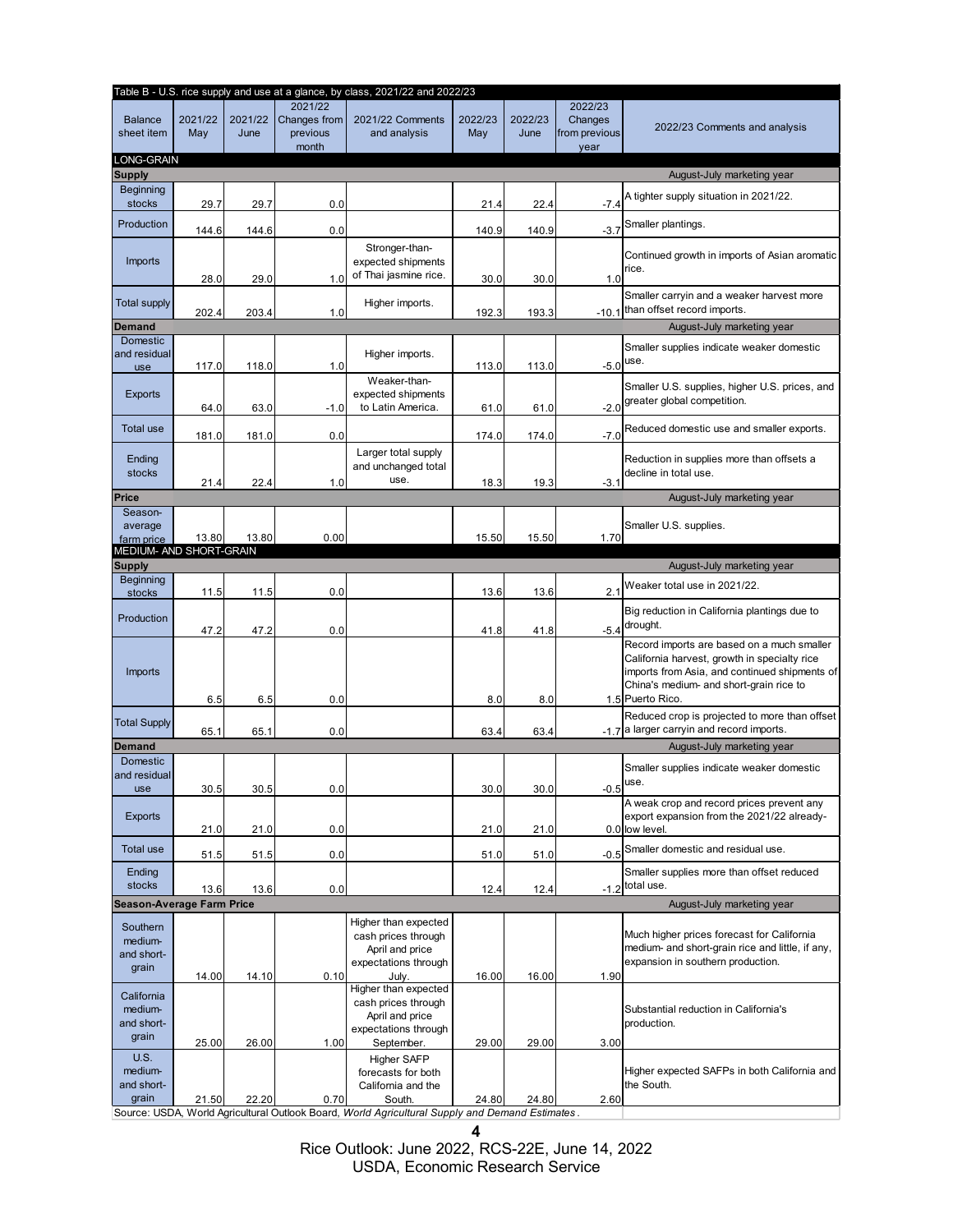# <span id="page-4-0"></span>**Domestic Outlook**

## U.S. 2022/23 Rice Imports Projected Record High

The only revisions this month to the U.S. 2022/23 rice balance sheet were increases of 1.0 million cwt—all long-grain—in beginning stocks, total supply, and ending stocks. Beginning stocks of all rice were raised to 38.5 million cwt, still 12 percent below a year earlier, due to minor revisions to the 2021/22 long-grain import, export, and domestic and residual use forecasts.

The larger 2022/23 carryin raised total supply of all rice to 259.2 million cwt, still down 4 percent from a year earlier and the smallest since 2017/18. The decline in total supplies is based on a smaller carryin and a reduced crop more than offsetting record imports. By class, long-grain projected total supply of 193.3 million cwt would be the lowest since 2019/20. Combined medium- and short-grain total supplies of 63.4 million cwt would be the lowest since 2008/09, primarily due to an expected substantial decline in California's production. Stocks of broken kernel rice are not reported by class.

#### Progress of the 2022/23 U.S. Rice Crop Near Normal in Most **States**

Despite a slow start to plantings this year in much of the South due to rain, progress of the 2022/23 crop was reported near normal in most States for the week ending June 5, with the U.S. six-State total of 89 percent emerged fractionally behind a year ago but unchanged from the U.S. 5-year average. The pace of emergence was 7-percentage points ahead of the State's 5-year average in Mississippi and slightly ahead of normal in Arkansas and Louisiana. In contrast, emergence was 6 percentage points behind the State's 5-year average in Missouri and 2 percentage points behind in California.

For the week ending June 5, crop conditions for the U.S. 2022/23 rice crop were rated slightly higher than a week earlier but slightly below last year. At 78 percent, Arkansas reported the largest share of its crop rated as good or excellent, while at 44 percent Texas reported the smallest share of its 2022/23 rice crop rated good or excellent. Louisiana reported the largest improvement in crop conditions from a year earlier, while California reported the largest decline. Crop conditions were also rated below a year earlier in Mississippi and Missouri, with these two States reporting the largest share of their 2022/23 rice crops rated poor or very poor.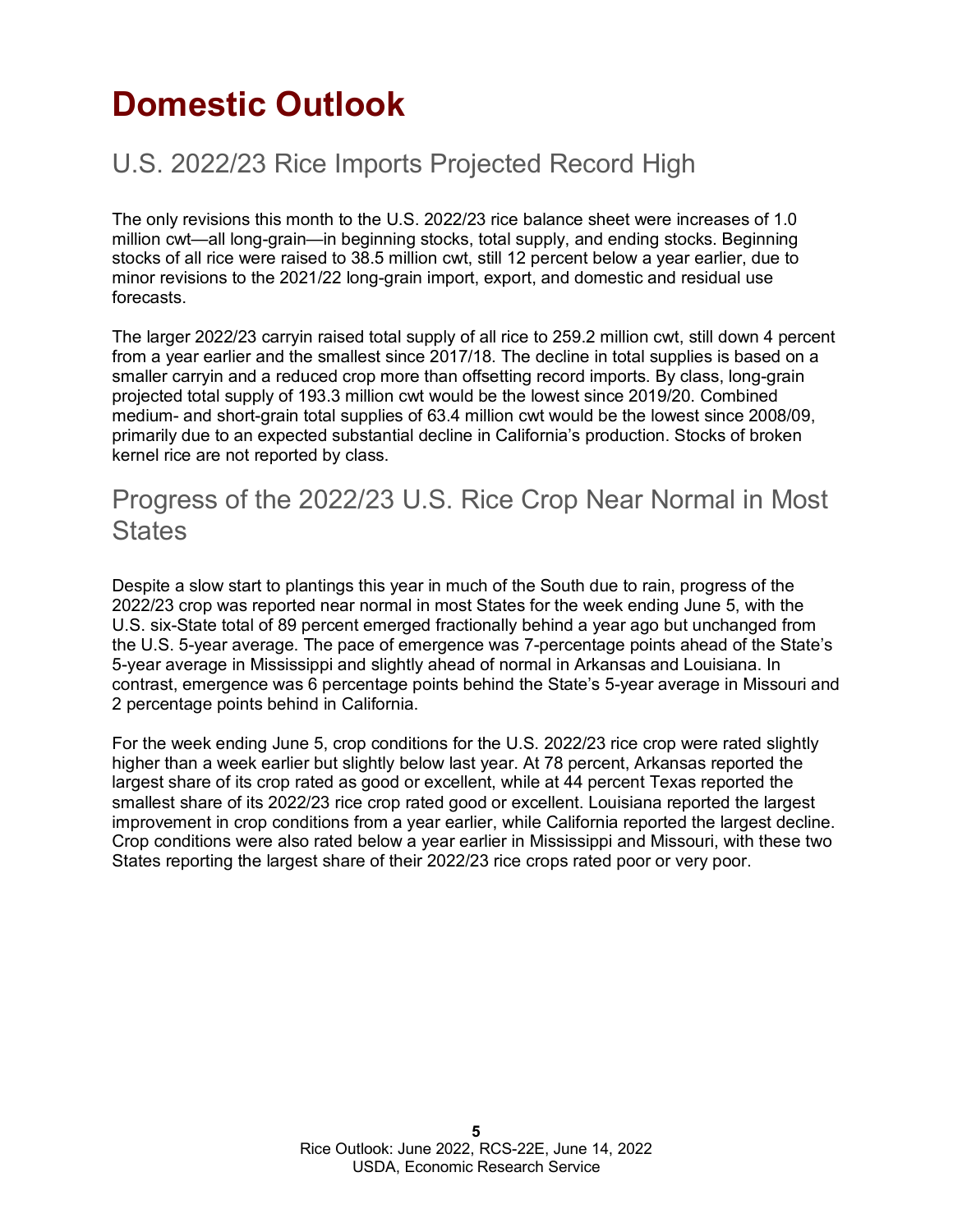### Table C - Weekly crop progress State Week ending June 5, 2022 Previous week A year earlier

|                                                                        |    | June 5, 2022 Previous week | A year earlier | average |  |  |  |  |
|------------------------------------------------------------------------|----|----------------------------|----------------|---------|--|--|--|--|
| <b>Rice emerged</b>                                                    |    |                            |                |         |  |  |  |  |
|                                                                        |    |                            | - - Percent -  |         |  |  |  |  |
|                                                                        |    |                            |                |         |  |  |  |  |
| <b>Arkansas</b>                                                        | 92 | 84                         | 94             | 91      |  |  |  |  |
| California                                                             | 70 | 50                         | 74             | 72      |  |  |  |  |
| Louisiana                                                              | 98 | 97                         | 94             | 97      |  |  |  |  |
| Mississippi                                                            | 97 | 95                         | 93             | 90      |  |  |  |  |
| <b>Missouri</b>                                                        | 81 | 64                         | 96             | 87      |  |  |  |  |
| <b>Texas</b>                                                           | 93 | 89                         | 91             | 94      |  |  |  |  |
| U.S. total                                                             | 89 | 79                         | 90             | 89      |  |  |  |  |
| These six States account for almost 100 percent of U.S. rice acreage.  |    |                            |                |         |  |  |  |  |
| Source: USDA, National Agricultural Statistics Service; USDA, Economic |    |                            |                |         |  |  |  |  |
| Research Service.                                                      |    |                            |                |         |  |  |  |  |

State and U.S. 2017-2021

| Table D - Weekly crop conditions                                                         |                                                                       |                                 |    |  |                                 |                      |                      |  |  |
|------------------------------------------------------------------------------------------|-----------------------------------------------------------------------|---------------------------------|----|--|---------------------------------|----------------------|----------------------|--|--|
|                                                                                          |                                                                       | Percent rated good or excellent |    |  | Percent rated poor or very poor |                      |                      |  |  |
|                                                                                          | Week ending<br>The previous<br>The previous<br>June 5<br>week<br>year |                                 |    |  | Week ending<br>June 5           | The previous<br>week | The previous<br>year |  |  |
| <b>State</b>                                                                             |                                                                       |                                 |    |  |                                 |                      |                      |  |  |
| Percent -<br>Percent -                                                                   |                                                                       |                                 |    |  |                                 |                      |                      |  |  |
| Arkansas                                                                                 | 78                                                                    | 75                              | 77 |  | 2                               |                      |                      |  |  |
| California                                                                               | 65                                                                    | 70                              | 90 |  | 0                               |                      |                      |  |  |
| Louisiana                                                                                | 76                                                                    | 76                              | 61 |  | $\overline{2}$                  |                      |                      |  |  |
| Mississippi                                                                              | 68                                                                    | 77                              | 89 |  | 5                               | 5                    |                      |  |  |
| Missouri                                                                                 | 59                                                                    | 61                              | 66 |  | 9                               | 9                    |                      |  |  |
| Texas                                                                                    | 44                                                                    | 46                              | 51 |  |                                 |                      | 5                    |  |  |
| U.S. total                                                                               | 72                                                                    | 71                              | 75 |  | 2                               |                      |                      |  |  |
| These six States account for almost 100 percent of U.S. rice acreage.                    |                                                                       |                                 |    |  |                                 |                      |                      |  |  |
| Source: USDA, Economic Research Service; USDA, National Agricultural Statistics Service. |                                                                       |                                 |    |  |                                 |                      |                      |  |  |

## U.S. Rice Exports Projected To Be the Lowest Since 1996/97

Total use of all rice in the United States in 2022/23 of 225.0 million cwt is projected to be the lowest since 2017/18. At 82.0 million cwt, total U.S. rice exports in 2022/23 are projected to be the smallest since 1996/97. Milled rice exports of 48.0 million cwt would be the smallest since 1970/71, a result of a sharp decline in California's medium- and short-grain production and lower prices for similar grades of long-grain rice from Asian and South American exporters. Rough-rice exports of 34.0 million cwt—mostly long-grain shipments to Latin American markets—are up 2 million cwt from the year-earlier revised forecast. The increase is based on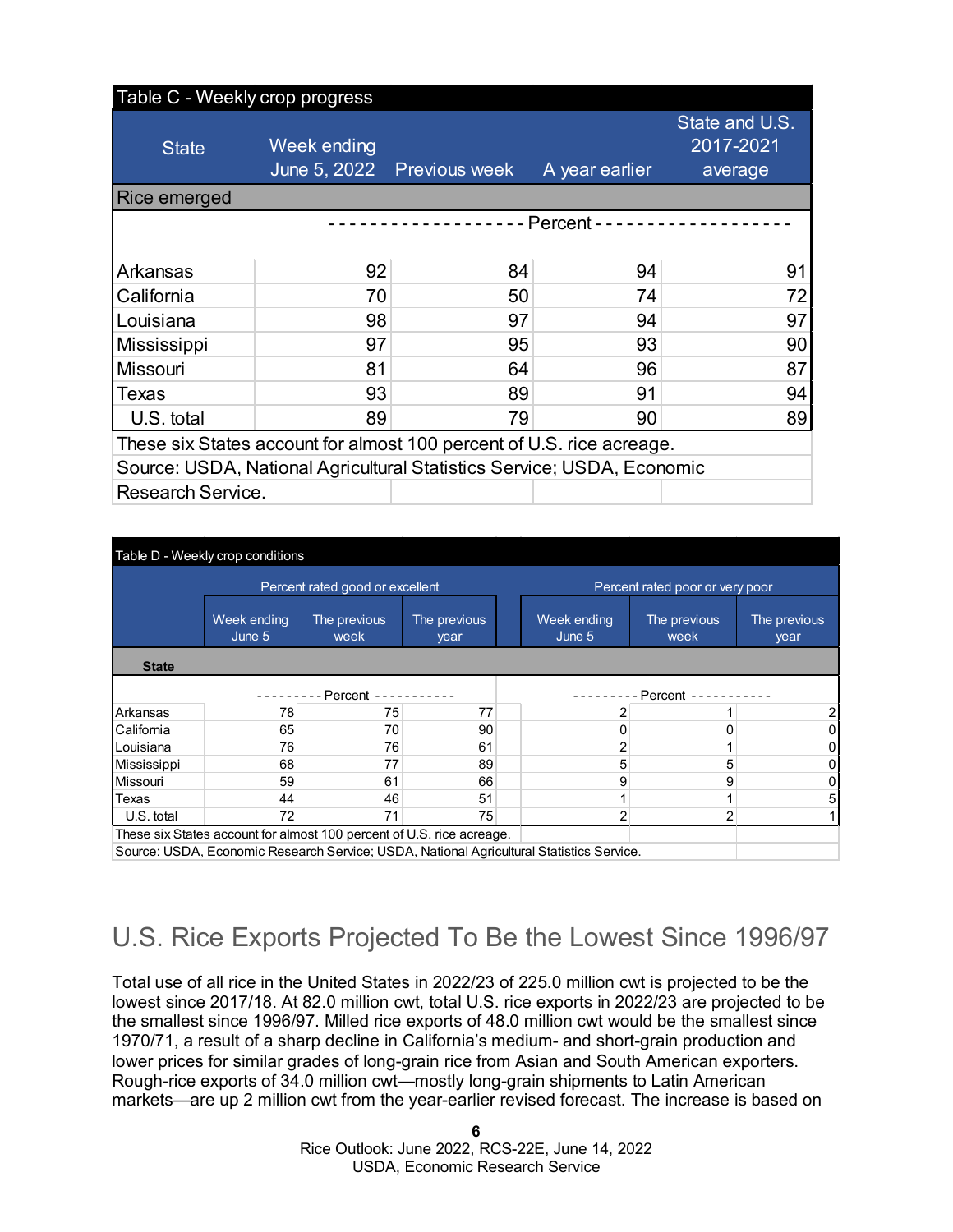weaker 2021/22 rice crops in several South American exporting countries, primarily Argentina, Brazil, Guyana, and Uruguay, that were mostly harvested this spring.

Long-grain projected exports of 61.0 million would be the lowest since 1996/97. Smaller U.S. supplies and higher prices are behind the forecast for weaker U.S. long-grain exports. Combined medium- and short-grain exports of 21.0 million cwt are unchanged from 2021/22, the lowest since 2006/07, a result in both years of extremely tight supplies of California rice and high prices. California supplies the bulk of U.S. medium- and short-grain exports, with Northeast Asia the top market. In both 2021/22 and 2022/23, the United States is expected to ship little medium- and short-grain rice outside of its core markets Japan, South Korea, Taiwan, Jordan, and Canada.

The 4-percent projected decline in total domestic and residual use of all-rice to 143.0 million cwt is based on smaller supplies of U.S. rice and fewer expected post-harvest losses resulting from a weaker crop. Long-grain projected domestic and residual use of 113.0 million cwt is the smallest since 2019/20. Combined medium- and short-grain projected domestic and residual use of 30.0 million cwt is the smallest since 2014/15, a previous year of a California drought.

With 2022/23 exports and domestic and residual use forecasts unchanged, the larger carryin resulted in a 1.0-million cwt increase in the projected all-rice carryout to 34.2 million cwt, still 11 percent below a year earlier.

#### U.S. 2021/22 Import Forecast Raised 1.0 Million Cwt

This month, USDA again raised its 2021/22 import forecast, bringing it up 1.0 million cwt to 35.5 million, a 4-percent increase from a year earlier. Long-grain accounted for all of this month's upward revision in imports, with long-grain imports of 29.0 million cwt up 6 percent from a year earlier. The upward revision was largely based on stronger imports of Asian aromatic rice from January through April 2022. From August–December 2021, U.S. imports of Asian aromatic rice were lower than in previous months, mostly due to container shortages and historically high freight prices. Jasmine rice from Thailand accounts for the bulk of U.S. long-grain imports and nearly all of the increase since January. Basmati from India and Pakistan accounts for most of the remaining long-grain imports but has not shown any substantial growth in 2021/22.

U.S. 2021/22 medium- and short-grain imports remain forecast at 6.5 million cwt, 3 percent below a year earlier. Puerto Rico is expected to receive one more shipment of about 21,000 tons from Asia, most likely from China, in 2021/22. Thailand and India supply most of the remaining U.S. medium- and short-grain imports, with these three countries accounting for 90 percent of U.S. medium- and short-grain imports. Italy, a long-term supplier of arborio rice, accounts for most of the remainder of U.S. medium- and short-grain imports.

#### U.S. 2021/22 Rough-Rice Export Forecast Lowered Again

The U.S. 2021/22 rice export forecast was again lowered 1.0 million cwt, now forecast at 84.0 million cwt, nearly 11 percent below a year earlier and the smallest since 2000/01. This month's revision was largely based on U.S. Bureau of the Census monthly trade data through April, shipment and outstanding sales data through June 2 reported in the weekly *U.S. Export Sales*, and expectations regarding shipments and sales the remainder of the 2021/22 market year.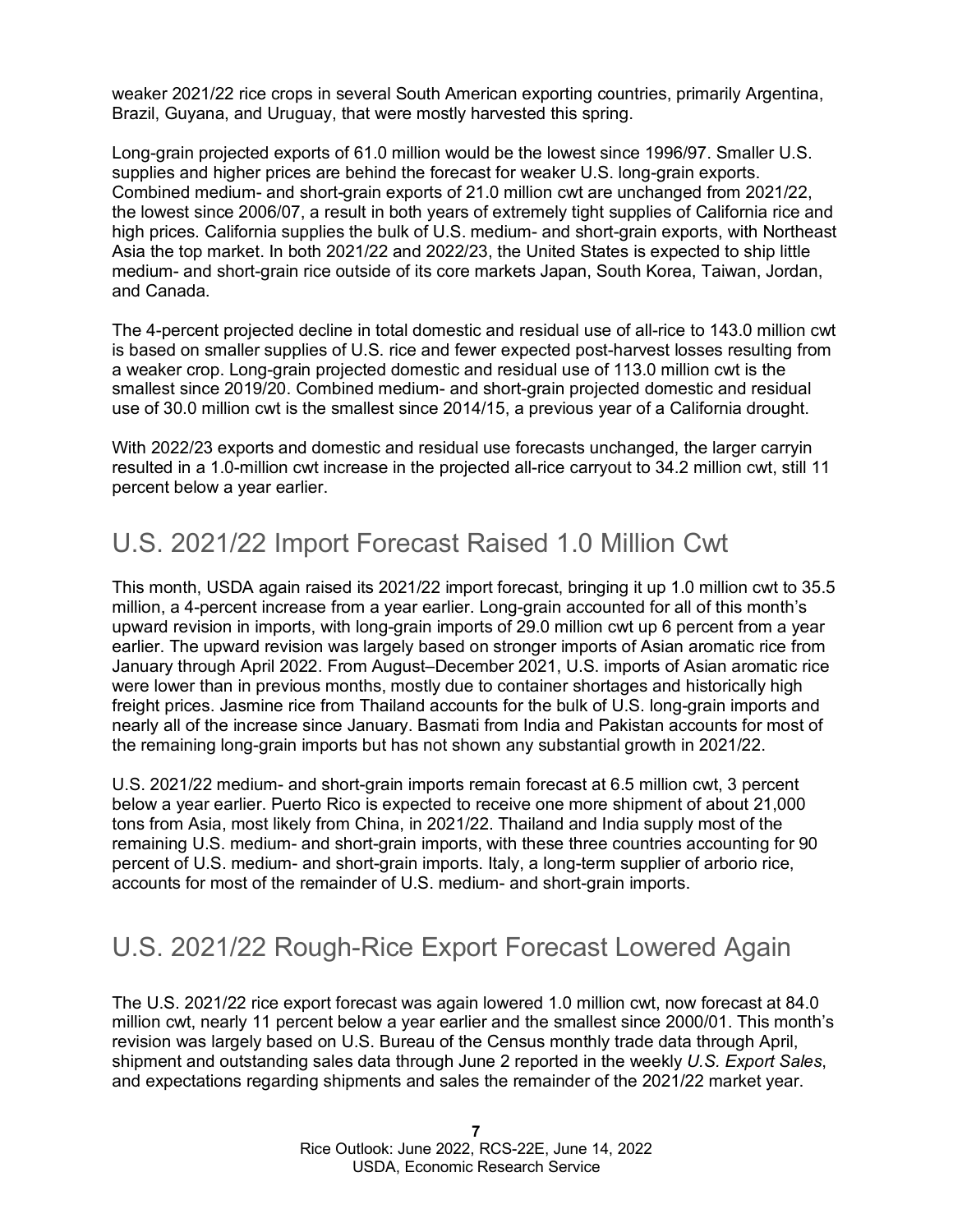Long-grain accounts for all of this month's downward revision in U.S. exports. At 63.0 million cwt, long-grain exports are 3 percent smaller than a year earlier. The downward revision was largely based on very weak sales since mid-April. The year-to-year decline is primarily based on smaller supplies and higher U.S. prices. Mexico, Central America, Haiti, northern South America, Canada, and the Middle East remain the top markets for U.S. long-grain exports. In Latin America, the United States has faced increasing competition from South American exporters in key markets for several years, mostly a result of lower prices. Similar to U.S. rice, the rice exported from South America into these markets is generally considered high quality.

Combined medium- and short-grain U.S. rice exports in 2021/22 remain projected at 21.0 million cwt, 27 percent below 2020/21, and the lowest since 2006/07. The substantial year-to-year decline in U.S. medium- and short-grain exports is based on expectation of few sales outside the core U.S. markets in Northeast Asia—Japan, South Korea, and Taiwan. U.S. medium- and short-grain sales to the Middle East are expected to be lower than in 2020/21, with Jordan and Saudi Arabia the main buyers. The United States is not expected to sell any rice to North Africa.

For the second consecutive month, the U.S. 2021/22 rough-rice export forecast was lowered 1.0 million cwt, now forecast at 32.0 million cwt, down almost 8 percent from a year earlier. Based on data from the weekly *U.S. Export Sales* through June 2, combined U.S. rough-rice shipments and outstanding sales were well behind a year earlier to Mexico—the largest buyer of U.S. rough rice—and also behind to Nicaragua and Costa Rica. In contrast, combined shipments and outstanding sales were well ahead of a year earlier to Colombia and also stronger to El Salvador and Guatemala. Almost all U.S. rough-rice exports are currently shipped to Latin America. Long-grain accounts for the vast majority of U.S. rough-rice exports.

U.S. milled-rice exports (milled- and brown-rice exports on a rough-rice basis) of 52.0 million cwt are 12 percent below a year earlier and the lowest since 1973/74. The United States is expected to make few commercial sales of milled rice beyond Northeast Asia, Haiti, Canada, Iraq, Jordan, Saudi Arabia, and the European Union. However, Mexico, although primarily a rough-rice market, regularly imports small quantities of U.S. milled rice. Exports of U.S. milledrice are limited by lower-priced rice from Asia, as well as by increased competition from South American exporters.

Total domestic and residual use of rice in 2021/22 is projected at 148.5 million cwt, up 1.0 million cwt—all long-grain—from the previous forecast but still almost 3 percent smaller than the year-earlier record. The upward revision was based on the higher import forecast. The year-toyear projected decline is based on smaller U.S. supplies—primarily a much smaller crop—which implies smaller post-harvest losses in marketing and milling. Long-grain domestic and residual use of 118.0 million cwt is almost 2 percent below the year-earlier record. Combined mediumand short-grain domestic and residual use of 30.5 million cwt is 6 percent below a year earlier.

The above supply and use revisions result in a 2021/22 ending stocks forecast of 38.5 million cwt, 12 percent less than a year earlier. Long-grain ending stocks of 22.4 million cwt are 25 percent below a year earlier. In contrast, combined medium- and short-grain ending stocks of 13.6 million cwt are 19 percent larger than a year earlier.

#### U.S. 2021/22 Season-Average Prices for Medium- and Short-Grain Rice Raised

This month, USDA raised its season-average farm price (SAFP) forecasts for medium- and short-grain rice in both the U.S. South and California. In California, the 2021/22 medium- and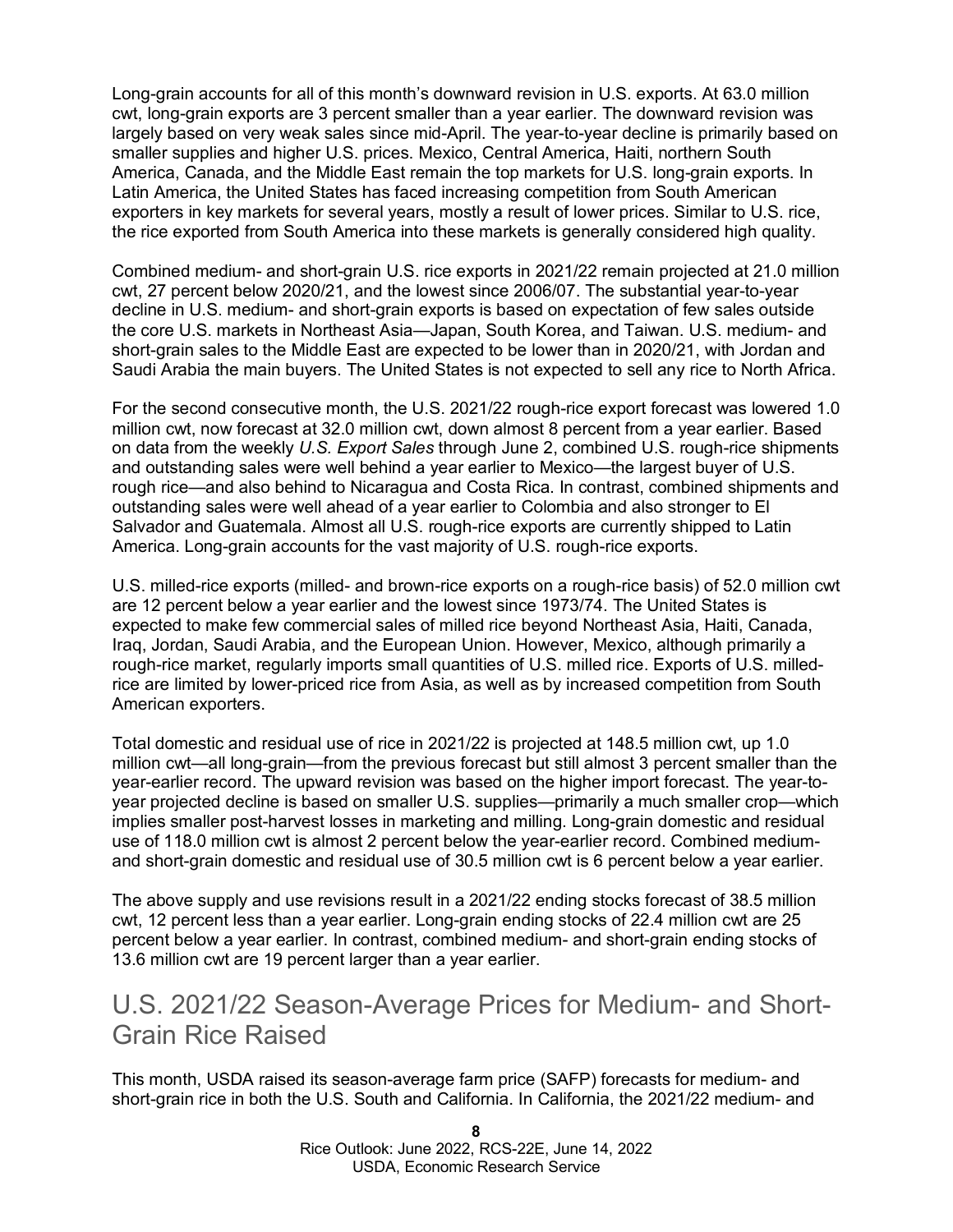short-grain SAFP was raised \$1.00 to \$26.00 per cwt, up 15 percent from a year earlier. The 2021/22 southern medium- and short-grain SAFP was raised 10 cents to \$14.10 per cwt, up \$1.10 from a year earlier and the highest since 2012/13. The revisions were largely based on NASS-reported monthly cash prices and marketings through April and expectations regarding prices and marketings the remainder of the 2021/22 market year. These two upward revisions raised the U.S. medium- and short-grain SAFP 70 cents to \$22.20 per cwt, up \$2.10 from a year earlier and the highest since 2008/09. The U.S. 2021/22 all rice SAFP was raised 20 cents to \$15.90 per cwt, up \$1.50 from a year earlier and the highest since 2013/14.

In 2022/23, SAFPs are projected higher than a year earlier for both classes of rice in both regions. Tighter U.S. rice supplies, much higher input prices, and substantial price increases for other grains and oilseeds are the major reasons for the higher expected rice prices in 2022/23.

The 2022/23 long-grain SAFP remains projected at \$15.50 per cwt, up 12 percent from a year earlier and the highest on record. The southern medium- and short-grain SAFP remains projected at \$16.00, 13.5 percent above a year earlier and the highest since 2008/09. In California, the SAFP is projected at a record \$29.00 per cwt, up almost 12 percent from a year earlier. The U.S. medium- and short-grain SAFP remains projected at \$24.80 per cwt, almost 12 percent above a year earlier and unchanged from the 2008/09 record. The U.S. all-rice SAFP of \$17.80 per cwt is up 12 percent from a year earlier and the highest on record.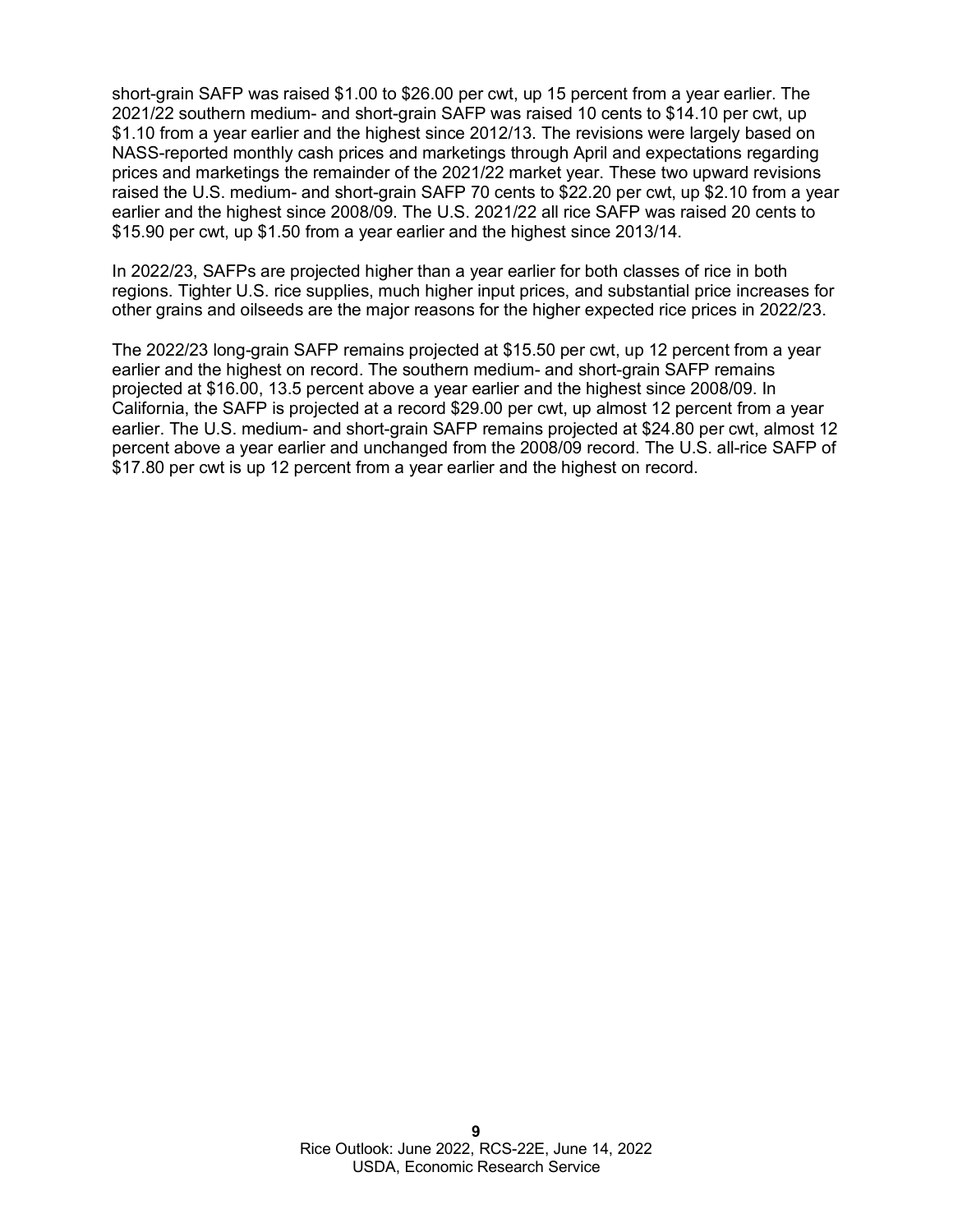# <span id="page-9-0"></span>**International Outlook**

#### Global 2022/23 Rice Production Forecasts Raised for India and Peru

Global rice production in 2022/23 is forecast at a record 515.35 million tons (milled basis), up 0.7 million tons from the previous forecast and 1.7 million tons above a year earlier. India accounts for the largest share of this month's upward revision, with production forecasts for Peru and the Dominican Republic also raised. Production in 2022/23 is projected to be up at least 100,000 tons from a year earlier in Australia, Bangladesh, Burma, India, Indonesia, Iran, Nepal, Nigeria, Pakistan, and Thailand, with India's projected increase of 0.84 million tons to a record 130.5 million the largest increase. Bangladesh, Cambodia, China, and Pakistan are also projected to harvest record crops in 2021/22.

In contrast, rice production is projected to decline at least 100,000 tons in 2022/23 in Brazil, Ghana, South Korea, Madagascar, Russia, Tanzania, and the United States. The U.S. production decline of nearly 0.3 million tons to 5.8 million is the largest projected decline. Egypt's production of 2.9 million tons is unchanged from the earlier abnormally low level due to continued enforcement of rice-area planting restrictions.

Global consumption and residual use in 2022/23 is projected at a record 519.2 million tons, up 0.8 million from the previous forecast and 1 percent larger than a year earlier. India accounts for most of the upward revision in global consumption and residual use. India's consumption and residual use forecast was raised 0.5 million tons to a record 107.5 million—based on larger supplies—up more than 0.5 million tons from the year-earlier revised forecast. India's 2021/22 consumption and residual use forecast was raised almost 3.5 million tons to nearly 107.0 million based on higher-than-expected use of rice in its food assistance programs. Brazil's consumption and residual use forecast for 2022/23 was raised 100,000 tons to 7.3 million, and Peru's was increased 50,000 tons to a record 2.65 million. In contrast, Egypt's 2022/23 consumption and residual use was lowered 100,000 tons to 4.0 million based on tighter supplies. On an annual basis, Bangladesh, China, India, and Nepal account for most of the expected increase in global consumption and residual use in 2022/23.

Global ending stocks in 2022/23 are projected at 183.4 million tons, down 2.8 million tons from the previous forecast and 2 percent below the year-earlier revised estimate and a second consecutive year of declining global ending rice stocks. India accounts for the bulk of this month's downward revision in 2022/23 global ending stocks, despite a larger crop forecast. At 39.7 million tons, India's stocks are 2.8 million tons below the previous forecast but still up 1.0 million tons from the year-earlier revised estimate and the highest on record. India's 2021/22 ending stocks were also lowered 2.8 million tons, to 38.7 million, up 1.7 million from a year earlier. For both 2021/22 and 2022/23, India's ending stocks were lowered based on a higher consumption and residual use forecast. Ending stocks forecasts were also lowered this month for Bangladesh, Brazil, and Burma but raised for Peru.

On an annual basis, China accounts for the largest share of the projected 2022/23 global stocks decline, with ending stocks projected to drop 4.0 million tons to 109.0 million, a result of strong consumption growth outstripping record production and imports. China and India are expected to account for more than 81 percent of global ending stocks. The 2022/23 global stocks-to-use ratio is projected at 35.3 percent, down from 36.4 in 2021/22.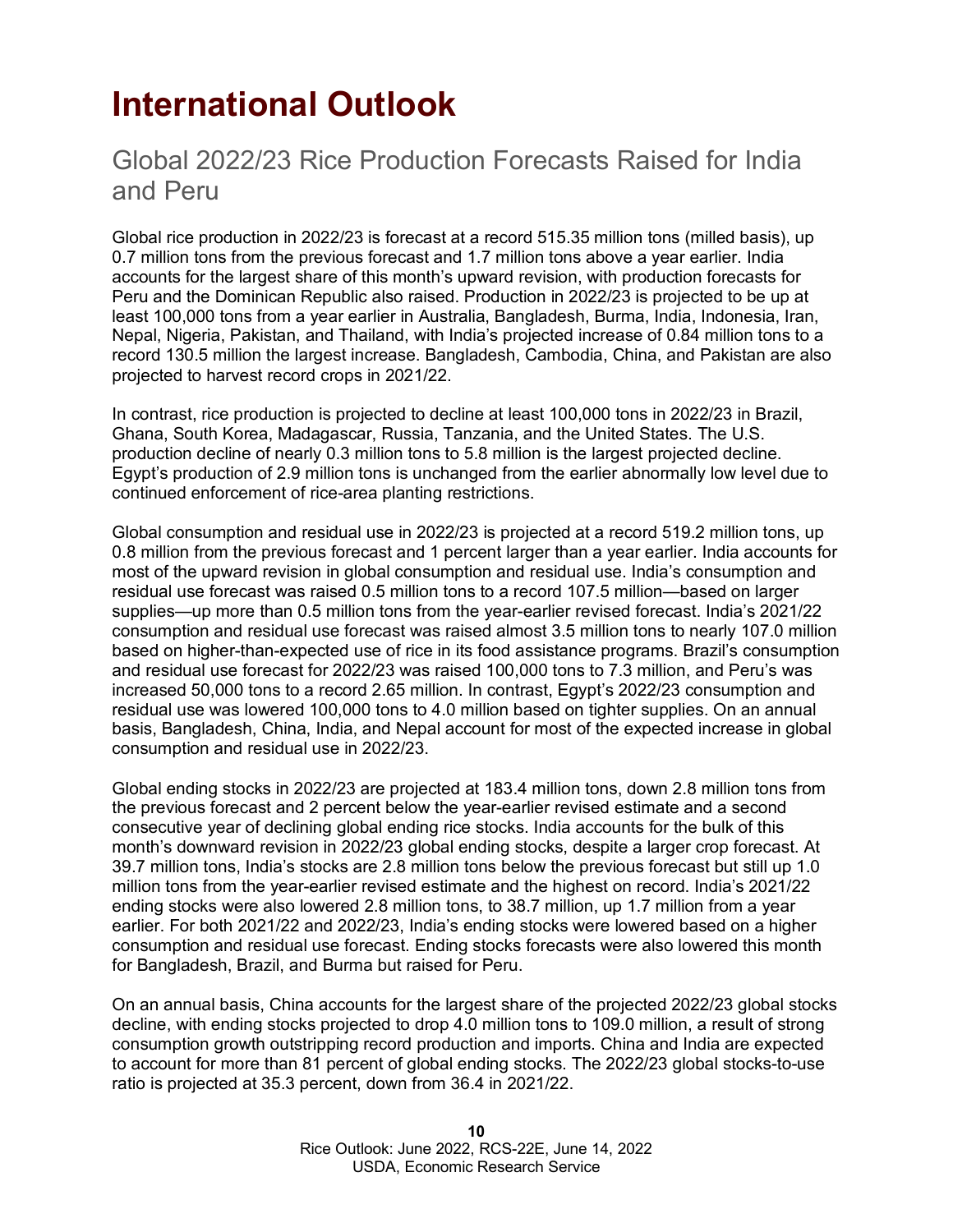

Source: Created by USDA, Economic Research Service with data from USDA, Foreign Agricultural Service, *Production, Supply and Distribution* database*.*

**11** Rice Outlook: June 2022, RCS-22E, June 14, 2022 USDA, Economic Research Service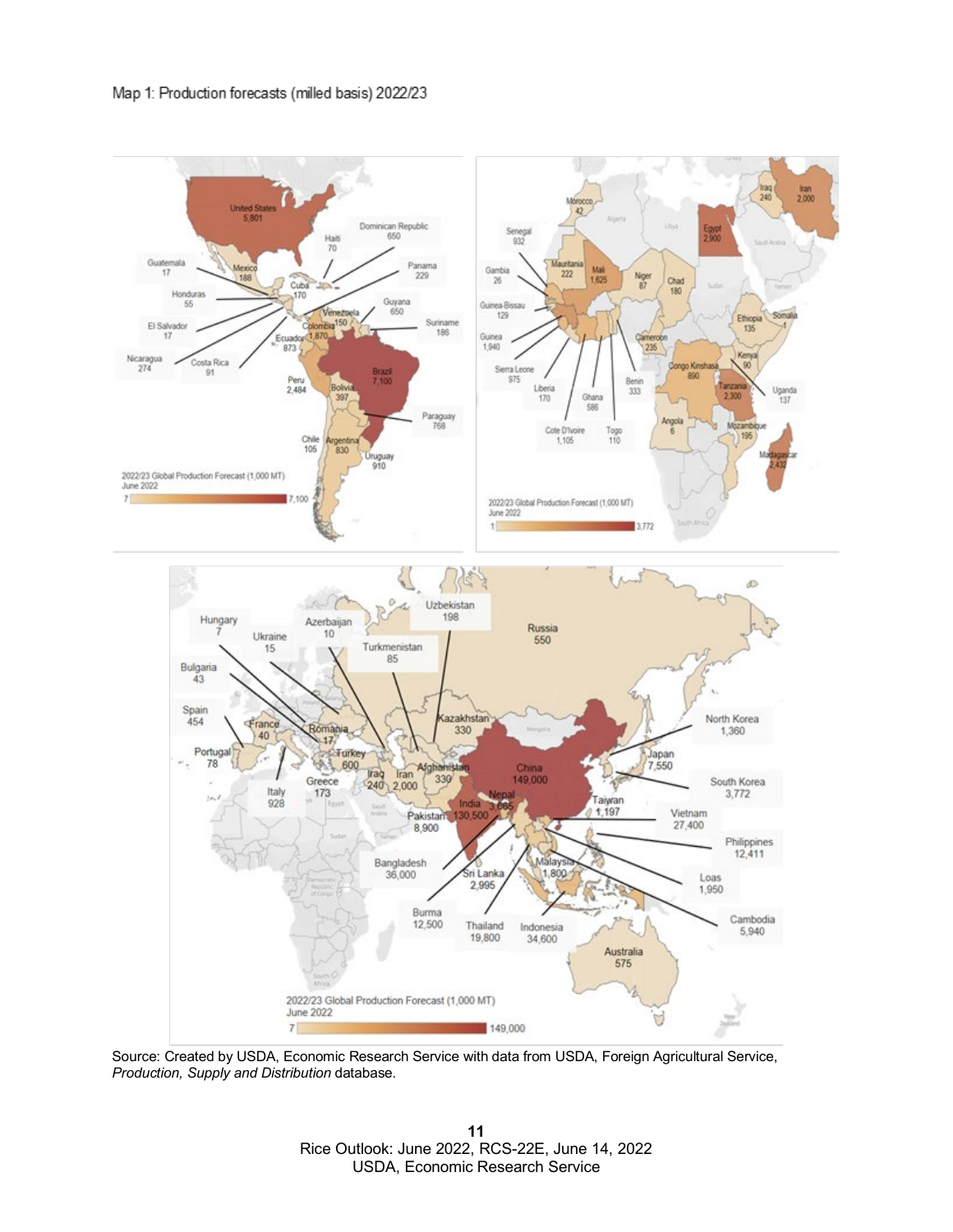| Table E - Global rice production, selected monthly revisions and year-to-year changes, June 2022 |                            |                                     |                                                              |                                 |                               |                                                                                                                                                                                                                                                                                                                                                                    |  |  |  |  |
|--------------------------------------------------------------------------------------------------|----------------------------|-------------------------------------|--------------------------------------------------------------|---------------------------------|-------------------------------|--------------------------------------------------------------------------------------------------------------------------------------------------------------------------------------------------------------------------------------------------------------------------------------------------------------------------------------------------------------------|--|--|--|--|
| <b>Country or</b><br>region                                                                      | <b>Current</b><br>forecast | Change<br>from<br>previous<br>month | Percent<br>change<br>from<br>previous<br>year                | Month-to-<br>month<br>direction | Year-to-<br>year<br>direction | Explanation and comments on month-to-month<br>change                                                                                                                                                                                                                                                                                                               |  |  |  |  |
| Rice production in 2022/23, 1,000 metric tons (milled basis)                                     |                            |                                     |                                                              |                                 |                               |                                                                                                                                                                                                                                                                                                                                                                    |  |  |  |  |
| Dominican<br>Republic                                                                            | 650                        | 10                                  | 0.0                                                          | <b>AN</b>                       | $\Rightarrow$                 | Production forecast raised slightly based on a higher<br>expected yield.                                                                                                                                                                                                                                                                                           |  |  |  |  |
| India                                                                                            | 130,500                    | 500                                 | 0.6                                                          | <b>AN</b>                       | 介                             | Raised the production forecast due to a higher<br>projected yield. At 4.17 tons per hectare, the<br>average yield is the highest on record. The higher<br>yield is largely based on a normal start to the<br>Southwest Monsoon and a revised yield trend.<br>Harvested area remains estimated at 47.0 million<br>hectares, unchanged from the year-earlier record. |  |  |  |  |
| Peru                                                                                             | 2,484                      | 207                                 | 3.7                                                          | ИÑ                              | T                             | Production forecast raised to a record high based on<br>a substantially higher yield; at 8.55 tons per hectare,<br>it is the highest on record. The revisions are largely<br>based on revised area and yield estimates for<br>2010/11-2021/22 released by the Government of<br>Peru.                                                                               |  |  |  |  |
|                                                                                                  |                            |                                     | Rice production in 2021/22, 1,000 metric tons (milled basis) |                                 |                               |                                                                                                                                                                                                                                                                                                                                                                    |  |  |  |  |
| Brazil                                                                                           | 7,276                      | 136                                 | $-9.1$                                                       | ىل                              | ₩                             | Production forecast raised based on a higher yield.<br>Harvested area was actually lowered 20,000<br>hectares to 1.63 million, 3 percent below a year<br>earlier. Revisions are largely based on data reported<br>by the Government of Brazil in May.                                                                                                              |  |  |  |  |
| Dominican<br>Republic                                                                            | 650                        | 20                                  | 1.4                                                          |                                 | 个                             | Production forecast raised slightly to a record high<br>based on a higher expected yield and a 1,000-<br>hectare increase in harvested area to 191,000<br>hectares. Revisions were largely based on<br>Government-reported data through April for the July-<br>June market year.                                                                                   |  |  |  |  |
| India                                                                                            | 129,660                    | 660                                 | 4.3                                                          |                                 | 4N                            | Raised the crop based on the Government of India's<br>Third Advance Estimates released on May 19. The<br>monsoon-season kharif crop was estimated at a<br>record 111.04 million tons and the dry-season rabi<br>crop at 18.62 million tons, slightly below the year-<br>earlier record.                                                                            |  |  |  |  |

Source: Created by USDA, Economic Research Service with data from USDA, Foreign Agricultural Service, *Production, Supply and Distribution* database*.*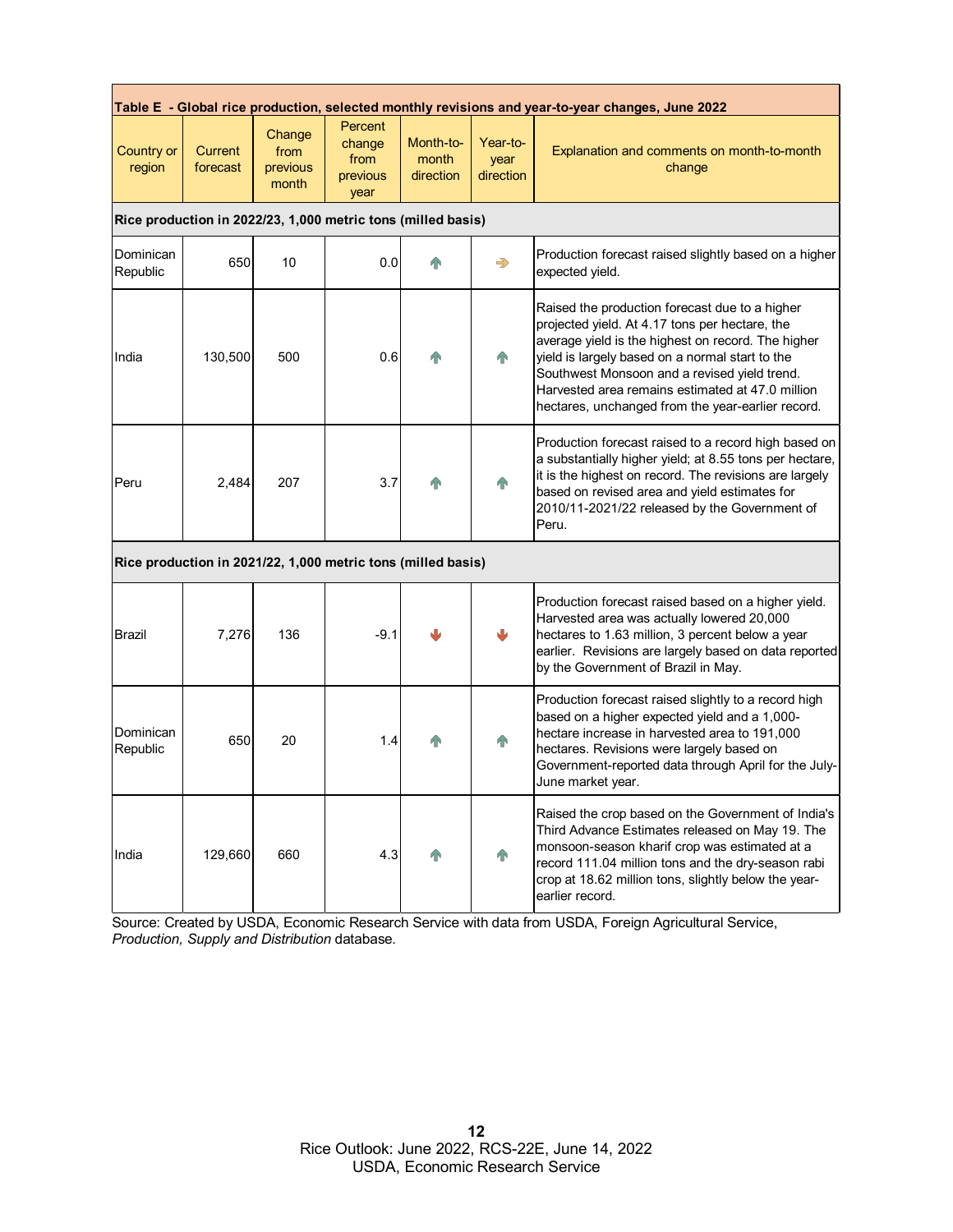| Table F - Global rice balance sheet for 2021/22 and 2022/23, June 2022 (in million tons, milled basis) |                |                 |                                        |                |                 |                                             |                                               |                                               |  |  |  |
|--------------------------------------------------------------------------------------------------------|----------------|-----------------|----------------------------------------|----------------|-----------------|---------------------------------------------|-----------------------------------------------|-----------------------------------------------|--|--|--|
| <b>Balance sheet item</b>                                                                              | 2021/22<br>May | 2021/22<br>June | 2021/22<br>change<br>previous<br>month | 2022/23<br>May | 2022/23<br>June | 2022/23<br>change from<br>previous<br>month | 2022/23<br>change<br>from<br>previous<br>year | Percent<br>change<br>from<br>previous<br>year |  |  |  |
| <b>Supply</b>                                                                                          |                |                 |                                        |                |                 |                                             |                                               |                                               |  |  |  |
| Beginning stocks                                                                                       | 187.8          | 188.0           | 0.2                                    | 190.1          | 187.3           | $-2.8$                                      | $-0.7$                                        | $-0.4$                                        |  |  |  |
| Production                                                                                             | 512.9          | 513.7           | 0.8                                    | 514.6          | 515.3           | 0.7                                         | 1.7                                           | 0.3                                           |  |  |  |
| Total supply                                                                                           | 700.7          | 701.7           | 1.0                                    | 704.7          | 702.7           | $-2.0$                                      | 1.0                                           | 0.1                                           |  |  |  |
| Trade year imports 1/                                                                                  | 52.6           | 52.9            | 0.2                                    | 54.3           | 54.3            | 0.0                                         | 1.4                                           | 2.6                                           |  |  |  |
| <b>Demand</b>                                                                                          |                |                 |                                        |                |                 |                                             |                                               |                                               |  |  |  |
| Consumption and residual use                                                                           | 510.6          | 514.4           | 3.8                                    | 518.4          | 519.2           | 0.8                                         | 4.8                                           | 0.9                                           |  |  |  |
| Trade year exports                                                                                     | 52.6           | 52.9            | 0.2                                    | 54.3           | 54.3            | 0.0                                         | 1.4                                           | 2.6                                           |  |  |  |
| Ending stocks                                                                                          | 190.1          | 187.3           | $-2.8$                                 | 186.3          | 183.4           | $-2.8$                                      | $-3.9$                                        | $-2.1$                                        |  |  |  |
| Trade year 2021/22 is calendar year 2022. 1/ Includes imports not assigned to a specific country.      |                |                 |                                        |                |                 |                                             |                                               |                                               |  |  |  |

Source: USDA, Foreign Agricultural Service, *Production, Supply and Distribution* database.

#### Figure 2 **Little change is projected for the ending stocks of the top five**

**rice-exporting countries in 2022/23**

Million tons



Notes: Milled basis. 2021/22 and 2022/23 are forecasts. Sources: USDA, Foreign Agricultural Service, *Production, Supply and Distribution*  database*.*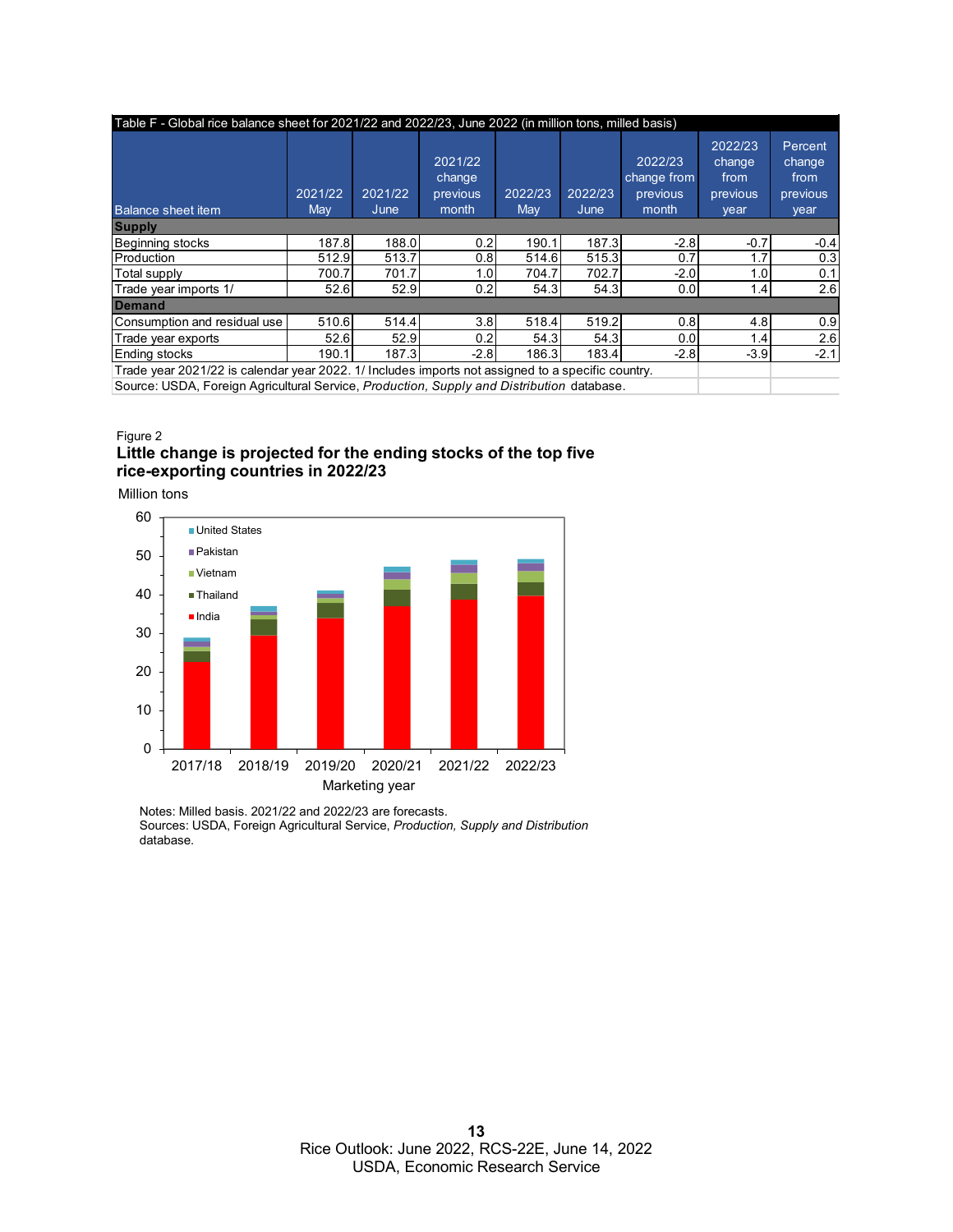#### Global Rice Trade Projected Record High in 2023

Global rice trade in calendar year 2023 remains projected at a record 54.3 million tons (milled basis), up almost 3 percent from a year earlier. There were no 2023 export revisions this month. Among the major exporters, China, India, Thailand, and Pakistan are expected to increase shipments in 2023. India's exports are projected to increase 1.0 million tons to a record 22.0 million tons and account for almost 41 percent of global shipments. India's projected exports exceed the combined shipments of the next three-largest exporters—Thailand, Vietnam, and Pakistan. In addition to shipping whole-grain milled rice, India is shipping record quantities of low-priced broken kernels of rice, mostly to China, West Africa, and Vietnam.

Australia, Paraguay, and Uruguay—all mid-level rice exporters—are also expected to expand shipments in 2023. In contrast, Brazil, Burma, and Vietnam are projected to export less rice in 2023, while Cambodia's and U.S. exports are projected unchanged from 2022.

On the 2023 global import side, China accounts for the largest expected increase, taking a record 6.0 million tons, up 0.4 million from 2022. In 2023, China is expected to again import large quantities of brokens from India, Vietnam, Pakistan, Burma, and Thailand. The Philippines is projected to remain the number two rice importer, taking 3.0 million tons, almost all whollymilled unbroken kernels, unchanged from the year-earlier record. Nigeria and the EU are each expected to import 2.2 million tons of rice in 2023, with EU imports projected record high and Nigeria taking mostly parboiled rice. Other countries importing at least 1.0 million tons of rice in 2023 include Cote d'Ivoire, Ghana, Iran, Iraq, Malaysia, Nepal, Saudi Arabia, Senegal, South Africa, the United Arab Emirates, and the United States.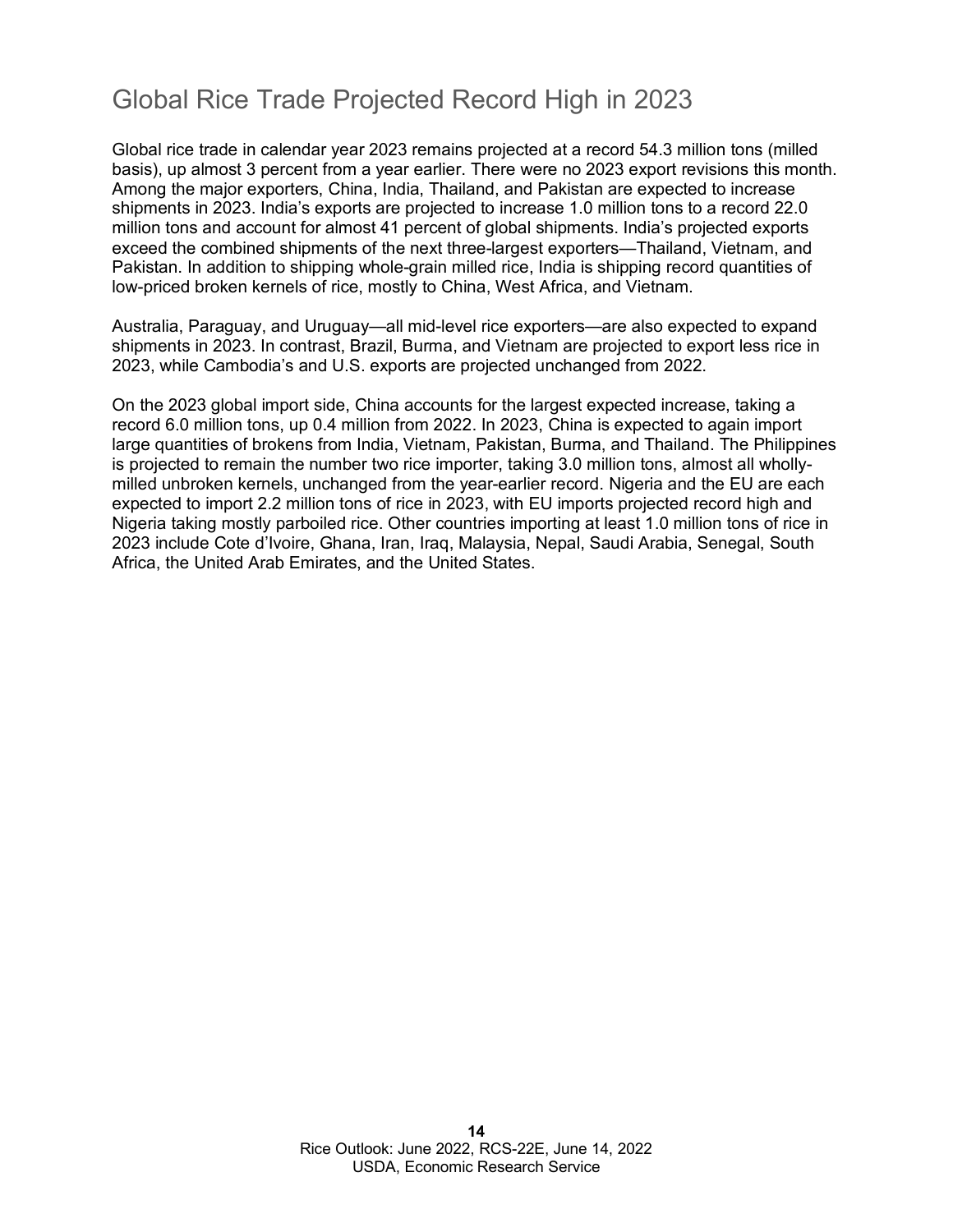| Table G - Selected rice importers at a glance (1,000 metric tons), June 2022 |                     |                                     |                                           |                                 |                               |                                                                                                                                                                                                                                                                                                                                  |  |  |  |  |
|------------------------------------------------------------------------------|---------------------|-------------------------------------|-------------------------------------------|---------------------------------|-------------------------------|----------------------------------------------------------------------------------------------------------------------------------------------------------------------------------------------------------------------------------------------------------------------------------------------------------------------------------|--|--|--|--|
| Country or<br>region                                                         | Current<br>forecast | Change<br>from<br>previous<br>month | Percent<br>change from<br>previous year   | Month-to-<br>month<br>direction | Year-to-<br>year<br>direction | Explanation of month-to-month change                                                                                                                                                                                                                                                                                             |  |  |  |  |
| Rice importers, 2023                                                         |                     |                                     |                                           |                                 |                               |                                                                                                                                                                                                                                                                                                                                  |  |  |  |  |
| Bangladesh                                                                   | 400                 | $-100$                              | 33.3                                      | J                               | n                             | Import forecast lowered based on a recent slower pace of<br>purchases from main-supplier India.                                                                                                                                                                                                                                  |  |  |  |  |
| Colombia                                                                     | 180                 | 50                                  | 5.9                                       | <b>TP</b>                       | <b>TN</b>                     | Raised the import forecast based on expectations of fully<br>awarding all import auctions under the U.S.-Colombian Trade<br>Promotion Agreement and expanded imports from Ecuador.                                                                                                                                               |  |  |  |  |
| Egypt                                                                        | 850                 | $-100$                              | 6.3                                       | J                               | n                             | Reduced the import forecast based expectation that higher<br>prices will reduce consumption. Imports are still record high.                                                                                                                                                                                                      |  |  |  |  |
| Peru                                                                         | 250                 | -50                                 | 8.7                                       |                                 | q,                            | Import forecast lowered based on a larger 2022/23 crop<br>projection.                                                                                                                                                                                                                                                            |  |  |  |  |
| Rice importers, 2022                                                         |                     |                                     |                                           |                                 |                               |                                                                                                                                                                                                                                                                                                                                  |  |  |  |  |
| Bangladesh                                                                   | 300                 | $-100$                              | $-88.7$                                   |                                 | ىل                            | Import forecast lowered based on a recent slower pace of<br>purchases from main-supplier India.                                                                                                                                                                                                                                  |  |  |  |  |
| China                                                                        | 5,600               | 400                                 | 13.8                                      | <b>TP</b>                       | <b>TN</b>                     | Import forecast raised based on a recent stronger-than-<br>expected pace of purchases. India is currently the largest<br>supplier to China, shipping mostly broken kernels. Pakistan is<br>number two, shipping both whole-grain rice and broken<br>kernels. Thailand, Vietnam, Burma, and Cambodia are also<br>major suppliers. |  |  |  |  |
| Colombia                                                                     | 170                 | 40                                  | 448.4                                     | ИÑ                              | <b>IN</b>                     | Raised the import forecast based on expectations of fully<br>awarding all import auctions under the U.S.-Colombian Trade<br>Promotion Agreement and expected increase of imports<br>from Ecuador.                                                                                                                                |  |  |  |  |
| <b>United States</b>                                                         | 1,125               | 25                                  | 14.9                                      | <b>TN</b>                       | <b>TN</b>                     | Raised the import forecast based on increased Census-<br>reported purchases of aromatic rice from Asia since January.                                                                                                                                                                                                            |  |  |  |  |
|                                                                              |                     |                                     |                                           |                                 |                               | Table G - Selected rice exporters at a glance (1,000 metric tons), June 2022--continued                                                                                                                                                                                                                                          |  |  |  |  |
| Country or<br>region                                                         | Current<br>forecast | Change<br>from<br>previous<br>month | Percent<br>change from  <br>previous year | Month-to-<br>month<br>direction | Year-to-<br>vear<br>direction | Explanation of month-to-month change in forecast                                                                                                                                                                                                                                                                                 |  |  |  |  |
| Rice exporters, 2022                                                         |                     |                                     |                                           |                                 |                               |                                                                                                                                                                                                                                                                                                                                  |  |  |  |  |
| Brazil                                                                       | 850                 | 70                                  | 8.7                                       | <b>TP</b>                       | $\mathbf{P}$                  | Export forecast raised based on a larger 2021/22 crop<br>estimate and a recent stronger pace of shipments.                                                                                                                                                                                                                       |  |  |  |  |
| <b>Burma</b>                                                                 | 2,300               | 200                                 | 21.1                                      | <b>TP</b>                       | $\mathbf{P}$                  | Raised the export forecast based on a recent stronger pace<br>of shipments, mostly to China and the EU.                                                                                                                                                                                                                          |  |  |  |  |
| Senegal                                                                      | 100                 | 10                                  | 11.1                                      | T                               | $\mathbf{P}$                  | Export forecast increased based on stronger shipments to<br>Mali, Senegal's main export market.                                                                                                                                                                                                                                  |  |  |  |  |
| <b>United States</b>                                                         | 2,650               | -50                                 | -9.1                                      | ₩                               | $\overline{\mathbf{V}}$       | Lowered the export forecast based on weaker-than-expected<br>sales this spring.                                                                                                                                                                                                                                                  |  |  |  |  |

Source: Created by USDA, Economic Research Service with data from USDA, Foreign Agricultural Service, *Production, Supply, and Distribution* database*.*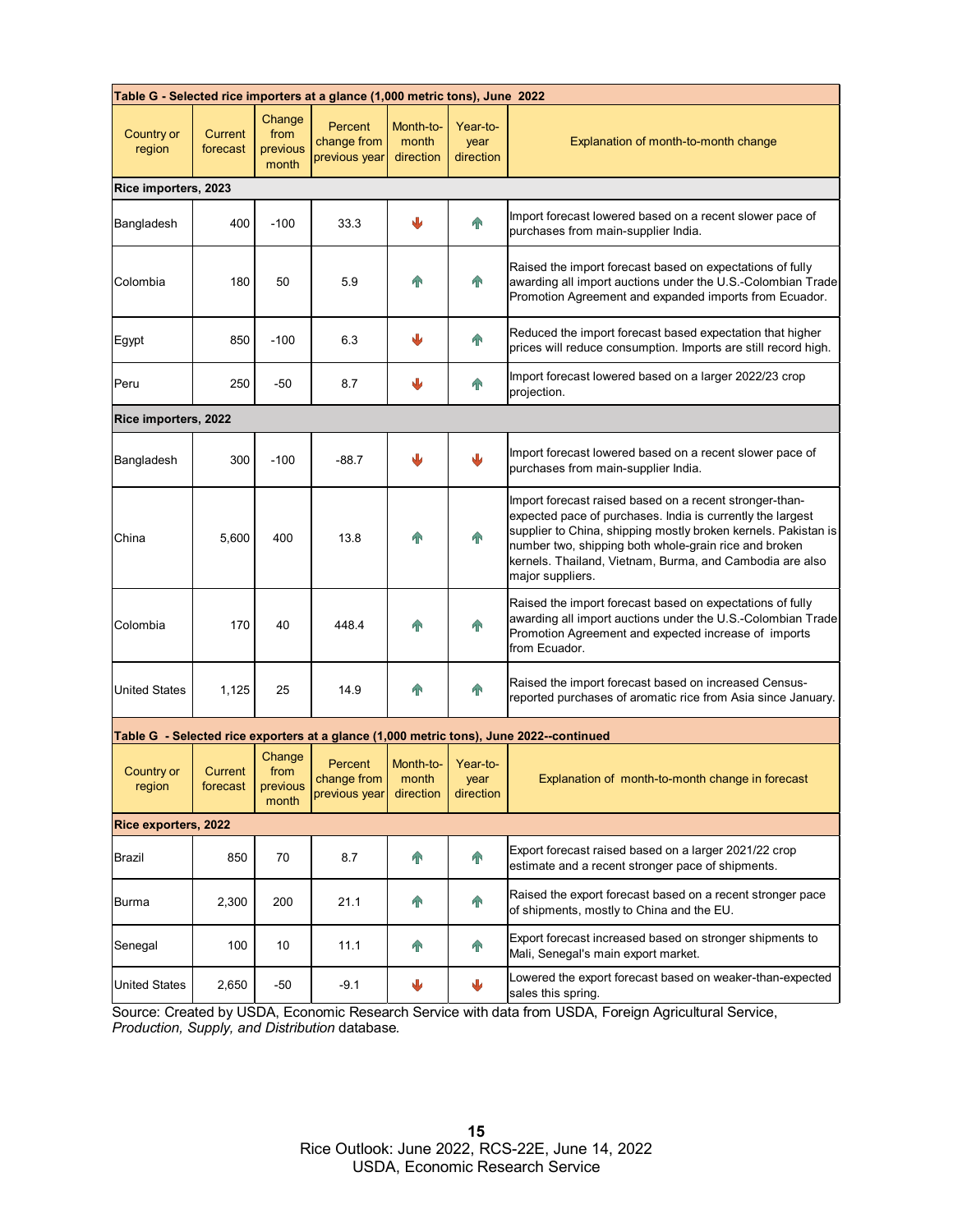#### Figure 3 **U.S. trading prices remain well above Asian export prices; India remains the lowest-priced seller**



June 2022 = first w eek only. Notes: Free on Board local port. Monthly average of w eekly price quotes. Quotes used: Thailand,100-percent grade B; India, 5-percent brokens; Vietnam, 5-percent brokens; Argentina, 5-percent brokens; United States, No. 2, 4-percent brokens.

Over the past month, quotes for Thailand's trading prices for most grades of regular (nonspecialty) milled rice were nearly unchanged from a month earlier, with Thailand's 100-percent Grade B long-grain milled rice for export quoted at \$456 per ton for the week ending June 7, down \$2 from the week ending May 10. Price quotes for Vietnam's rice increased \$5 per ton over the past month to \$425 for the week ending June 7, the highest since November. India's price quotes for 5-percent broken-kernel rice remain at \$330 for the week ending June 7 and are the most competitively priced source of Asian rice. In contrast, Pakistan's price quote for 5 percent broken-kernel rice increased \$15 per ton to \$385 per ton over the same time. Argentina's 5-percent brokens remain quoted at \$510 per ton for the week ending June 7, also unchanged from the week ending May 10.

U.S. trading prices for long-grain milled rice increased over the past month. Prices for U.S. longgrain milled rice, Number 2 Grade, 4-percent broken kernels (free on board a vessel at a Gulf port, Iraqi specifications) were quoted at \$700 per ton for the week ending June 7, the highest for U.S. milled long-grain rice since October 2008. Milled-rice prices in California also rose over the past month. Prices for California Number 1 Grade, 4-percent broken kernels for the week ending June 7 were quoted at \$1,410 per ton (free on board at a domestic mill), up \$45 from the week ending May 10 and the highest on record for this specification. For listings of trading prices by exporter and grade of rice, see table 9 in the Excel file.

Sources: Thailand: *Rice Price,* U.S. Embassy, Bangkok; U.S., India, Argentina, and Vietnam: *Creed Rice Market Report.*